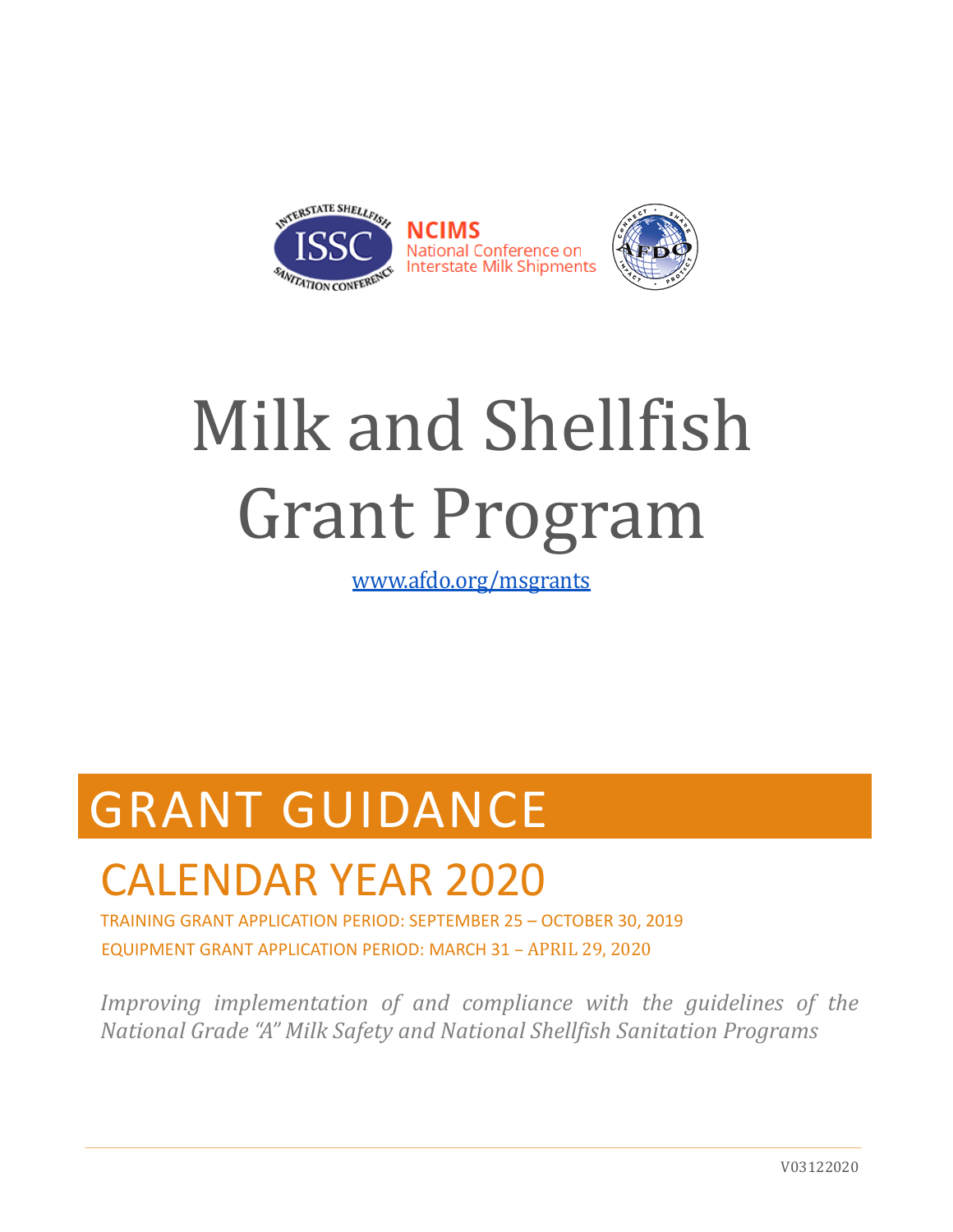## **Table of Contents**

| Proposal Scoring 10                                                                   |  |
|---------------------------------------------------------------------------------------|--|
|                                                                                       |  |
| Reimbursement and Reporting Requirements - Annual Training Needs Subawards _______ 11 |  |
|                                                                                       |  |
| How to Apply for Funding 12                                                           |  |
|                                                                                       |  |
|                                                                                       |  |
|                                                                                       |  |
|                                                                                       |  |
|                                                                                       |  |
| STEP 4 - Apply for a Grant 14                                                         |  |
| STEP 5 - Save and Submit 14                                                           |  |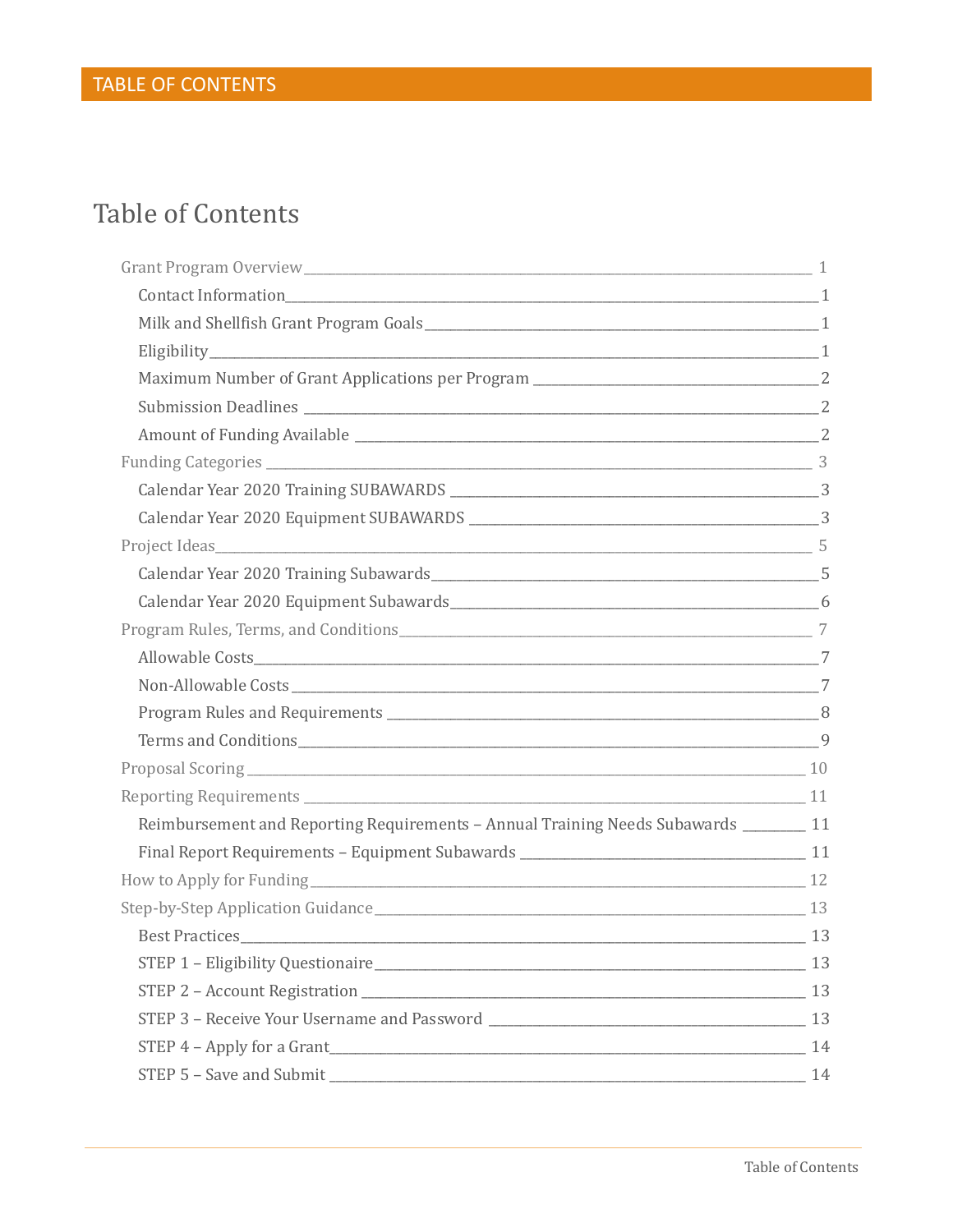### TABLE OF CONTENTS

| Important Web Links                       |  |
|-------------------------------------------|--|
| Milk and Shellfish Grant Program Homepage |  |
| Milk and Shellfish Grant Portal           |  |
| Download a Modern Browser                 |  |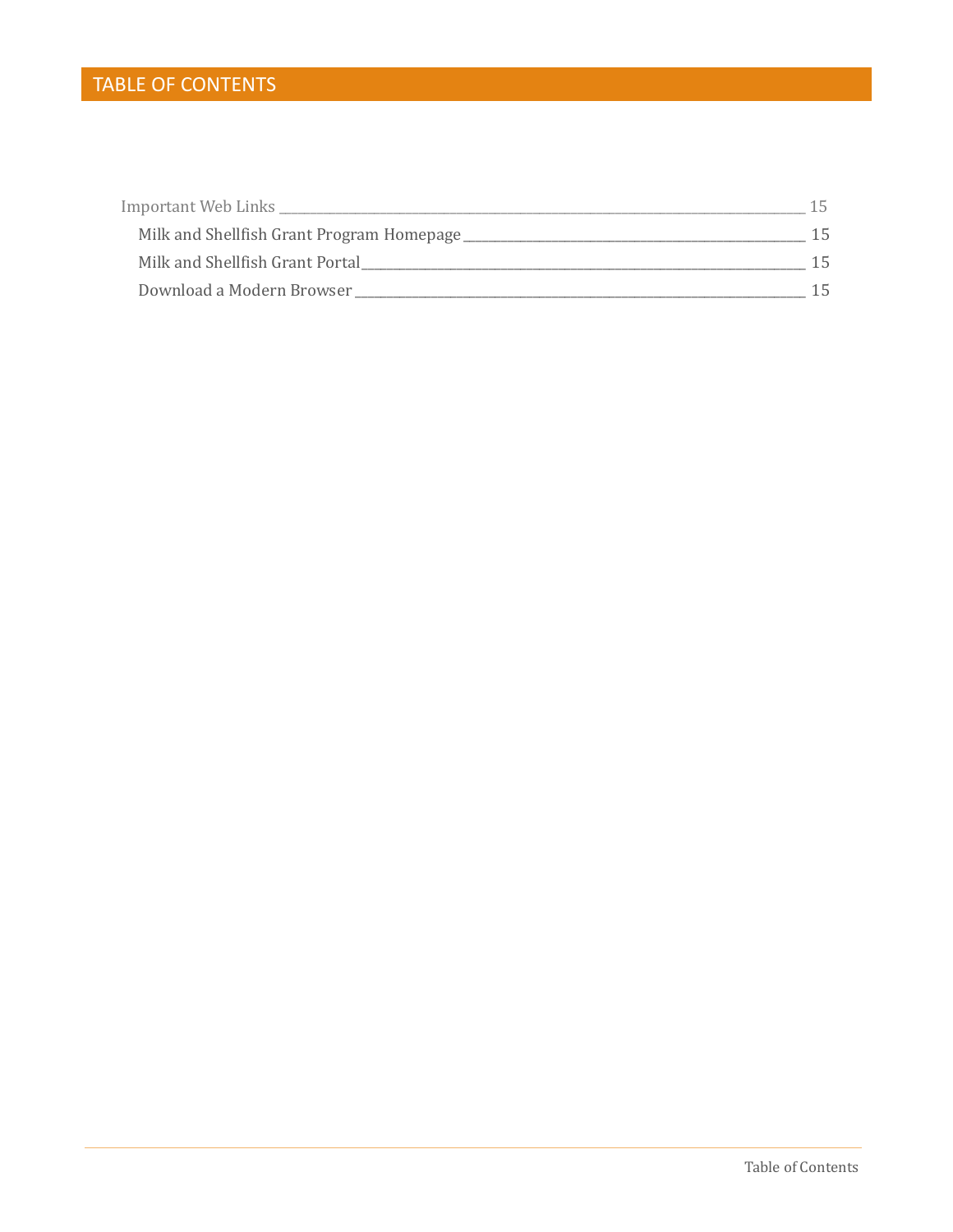## <span id="page-3-0"></span>Grant Program Overview

The U.S. Food and Drug Administration (FDA), in collaboration with the National Conference on Interstate Milk Shipments (NCIMS), the Interstate Shellfish Sanitation Conference (ISSC), and the Association of Food and Drug Officials (AFDO), is proud to announce the 2020 State Cooperative Programs Grants for National Grade "A" Milk Safety Programs and National Shellfish Sanitation Programs (the Milk and Shellfish Grant Program). This program provides funds for training and equipment purchases in support of milk and shellfish regulatory programs. Knowing that resources are limited for all food protection partners, FDA, NCIMS, ISSC, and AFDO have worked diligently to design simple application, funding, and reporting systems. Applicants to this program can expect a straightforward application process with streamlined reporting requirements.

#### <span id="page-3-1"></span>CONTACT INFORMATION

For more information or technical support, please contact the AFDO Milk and Shellfish Grants Management Team at (717) 814-9873 or [msgrants@afdo.org.](mailto:msgrants@afdo.org)

#### <span id="page-3-2"></span>MILK AND SHELLFISH GRANT PROGRAM GOALS

The following are the goals for Milk and Shellfish Grant Program funding:

- 1. Support state and territorial (Puerto Rico) National Grade "A" Milk Safety Programs and state National Shellfish Sanitation Programs to participate in technical training, including FDA-supported Grade "A" Milk training courses, FDA-supported Shellfish training courses, Milk or Shellfish seminars, LEO Milk or LEO Shellfish training courses; and
- 2. Provide equipment to assist regulatory programs with their implementation of the Grade "A" Milk Safety program and/or the National Shellfish Sanitation Program.

#### <span id="page-3-3"></span>ELIGIBILITY

Funding is available to:

State or territorial (Puerto Rico) agencies with the regulatory/rating authority, or that provide a state laboratory service, to implement the National Grade "A" Milk Safety Program; *and/or*

State agencies with the regulatory authority, or that provide a state laboratory service, to implement the National Shellfish Sanitation Program.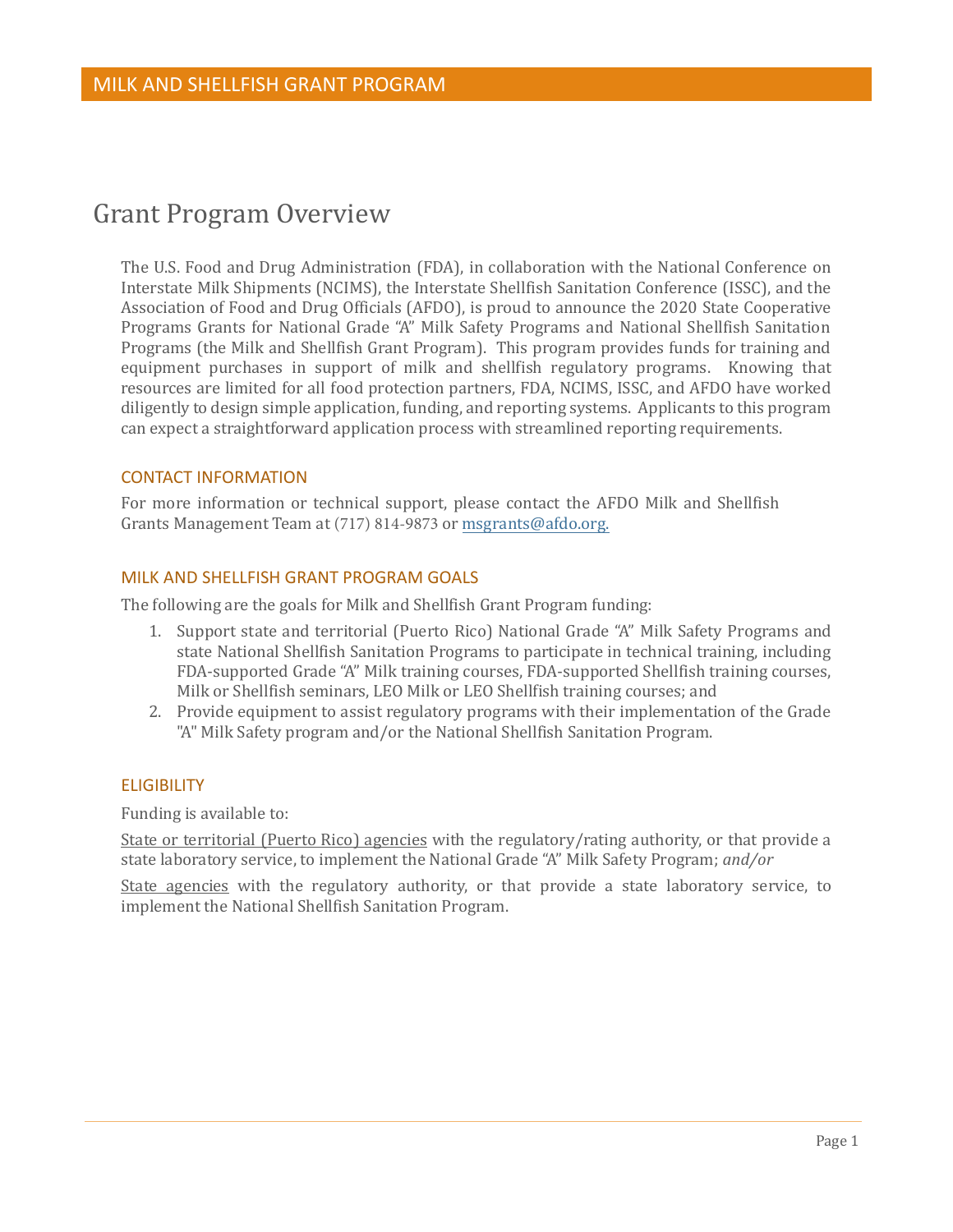#### <span id="page-4-0"></span>MAXIMUM NUMBER OF GRANT APPLICATIONS PER PROGRAM

A single agency with authority to implement the National Grade "A" Milk Safety Program (regulatory/rating authority or laboratory service) may apply for funding for up to two (2) projects:

- One (1) National Grade "A" Milk Program 2020 Calendar Year Training Request (Fall 2019; and
- One (1) National Grade "A" Milk Program Equipment Request (Spring 2020).

A single agency with authority to implement the National Shellfish Sanitation Program may apply for funding for up to two (2) projects:

- One (1) National Shellfish Sanitation Program 2020 Calendar Year Training Request (Fall 2019); and
- One (1) National Shellfish Sanitation Program Equipment Request (Spring 2020).

#### <span id="page-4-1"></span>SUBMISSION DEADLINES

All applications must be made through the online grant management portal, [https://msgrants.fluxx.io](https://msgrants.fluxx.io/) .

Applications for **Calendar Year 2020 Training Subawards** can be submitted beginning September 25, 2019. All applications must be completed and successfully submitted through the portal by October 30, 2019 at 7:59 PM Eastern Time.

Applications for **Calendar Year 2020 Equipment Subawards** can be submitted beginning March 31, 2020. All applications must be completed and successfully submitted through the portal by April 29, 2020 at 7:59 PM Eastern Time.

#### <span id="page-4-2"></span>AMOUNT OF FUNDING AVAILABLE

Approximately \$2,250,000 in funding is available for the Calendar Year 2020 Subawards for Training, Equipment and Other Needs. **Note that this is a substantial increase over funding available in previous years of this program.**

Approximately \$500,000 is available for CY 2020 equipment subawards, which will limit the total number of states and programs that will receive subawards. **We anticipate that the selection process for equipment subawards in Spring 2020 will be very competitive, so please be sure that your requests are commensurate with the scope and needs of your program and are clearly tied to enhancing or maintaining your ability to implement the NSSP or Grade "A" Milk Program.**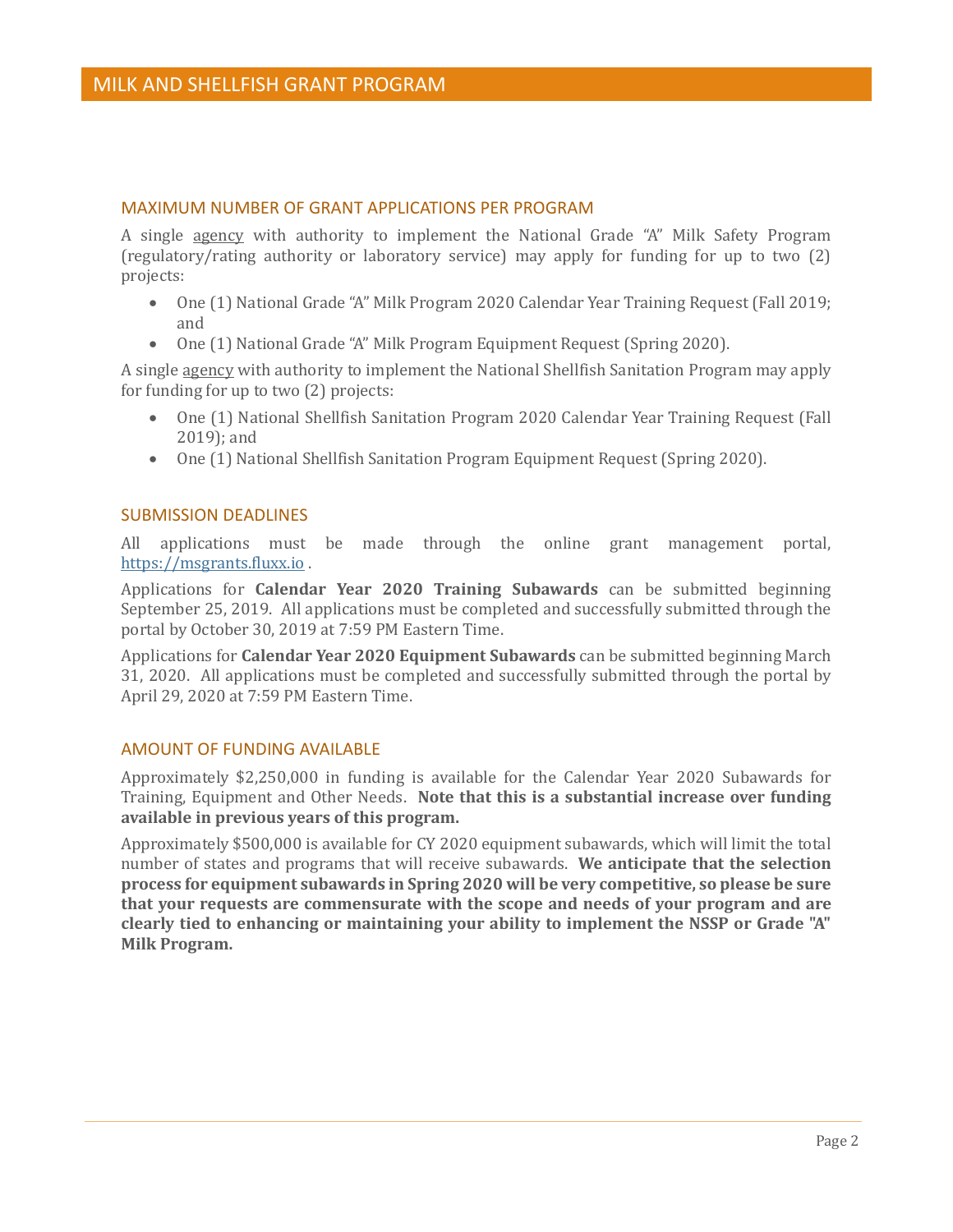## <span id="page-5-0"></span>Funding Categories

Funds may be used to assist eligible agencies (with Milk and/or Shellfish regulatory/rating authority or that provide a state laboratory service) in completing projects that meet the goals and objectives of the *Milk and Shellfish Grant Program* in two categories:

#### <span id="page-5-1"></span>CALENDAR YEAR 2020 TRAINING SUBAWARDS

Training Subawards allow programs to make an annual funding request for Calendar Year training needs, to support Milk Sanitation Rating Officers (SROs), Laboratory Evaluation Officers (LEOs), Shellfish Sanitation Officers (SSOs) and other regulatory staff members to attend required training and other courses. Applicants have the opportunity to request travel funds for a program's annual training needs to allow attendance at training courses, workshops, and seminars that advance the goals of the National Grade "A" Milk Safety Program and/or the National Shellfish Sanitation Program.

The minimum request for these subawards is \$500. There is no maximum amount, but the total requested funding should not average more than \$1,800 per person/per course, unless a detailed budget justification is provided. Programs may submit a request for multiple staff members, which may cover all or just a portion of their travel/training needs**.** 

#### <span id="page-5-2"></span>CALENDAR YEAR 2020 EQUIPMENT SUBAWARDS

Equipment Subawards allow programs to request funding for equipment purchases that support the National Grade "A" Milk Safety Program and/or the National Shellfish Sanitation Program (NSSP). These subawards allow the purchase of program-related equipment that helps to improve Milk or Shellfish safety and/or increase the efficiency and/or effectiveness of an eligible regulatory program.

#### **Key Equipment Subaward Details:**

- State or territorial (Puerto Rico) agencies with regulatory/rating authority, or that provide a state laboratory service, to implement the National Grade "A" Milk Safety Program may submit one (1) application; *and/or*
- State agencies with regulatory authority, or that provide a state laboratory service, to implement the National Shellfish Sanitation Program (NSSP) may submit one (1) application.
- **Maximum Funding Details:**
	- ➢ **Each STATE can be awarded up to \$25,000 for Milk Equipment (Puerto Rico is also eligible) and up to \$25,000 for Shellfish Equipment.**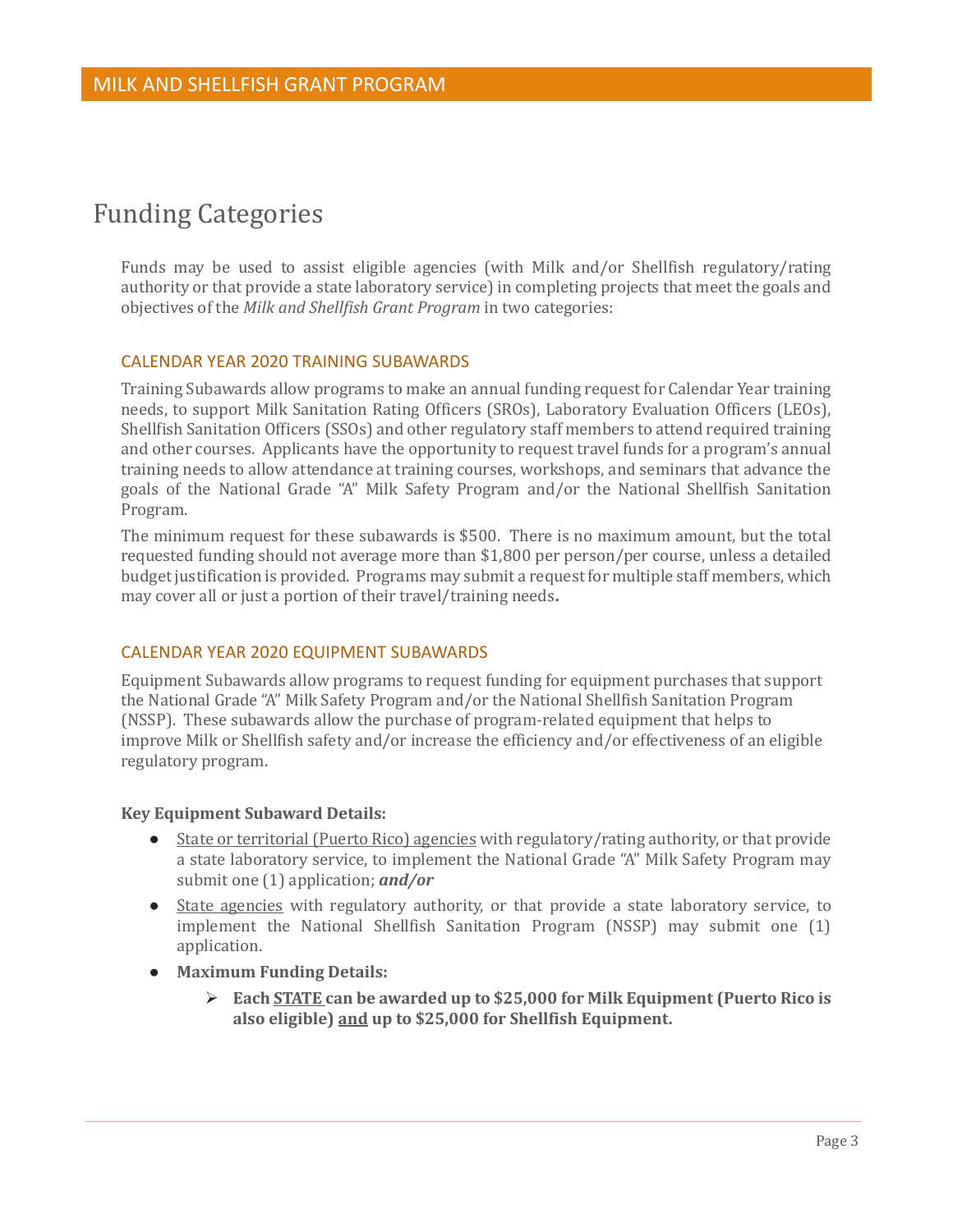➢ **For States that have multiple applications from different agencies with a role in implementing the National Grade "A" Milk Program and/or the NSSP, the maximum limits for Milk and Shellfish will apply per State.**

#### **Examples of how the maximum State funding limit may impact funding prioritization:**

- A single State agency with roles in both the Grade "A" Milk Program and the NSSP could submit two applications for \$25,000 each. Both applications would be reviewed, scored and ranked. If both are ranked high enough, both could receive full funding (Milk and Shellfish applications do not compete against each other for funds).
- A State with a single application for Milk funding (either because only one agency with a role in the Grade "A" Milk program applies, or because agencies within the State apply through a single collaborative application) could be awarded up to \$25,000.
- A State with three eligible Shellfish agencies where each submits a separate application for \$25,000 would be addressed as follows: All three applications would be reviewed, scored and ranked. If more than one of the applications ranks high enough to receive funding, only the highest ranked application would be funded for up to \$25,000.
- A State with two eligible Milk applications (perhaps from a regulatory and a laboratory agency), with one requesting \$10,000 and one requesting \$15,000 would be addressed as follows: Both applications would be reviewed, scored, and ranked. If both applications rank high enough to receive funding, both could be fully funded.

#### **Important Notes:**

- Approximately \$500,000 will be made available for CY 2020 equipment subawards, which will limit the total number of States and Territorial agencies that will receive subawards. **We anticipate that the selection process will be very competitive**, so please be sure that your requests are commensurate with the scope and needs of your agency responsibilities and are clearly tied to enhancing or maintaining your ability to implement the Grade "A" Milk Program or NSSP.
- Applications which request multiple pieces of equipment with distinct purposes may be partially funded.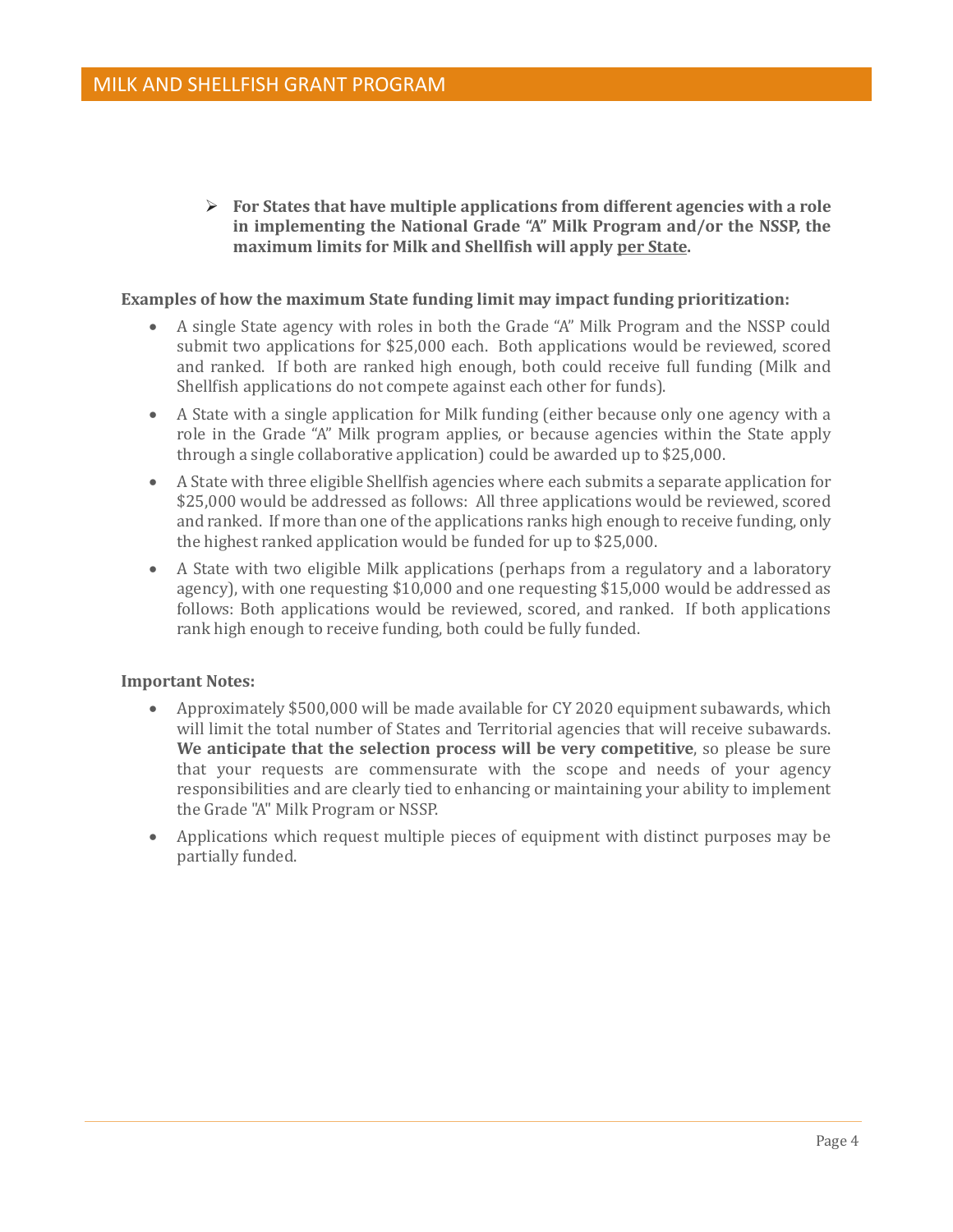## <span id="page-7-0"></span>Project Ideas

The *Milk and Shellfish Grant Program* is designed to fund projects that assist programs in achieving and/or maintaining compliance with requirements and goals of the National Grade "A" Milk Safety Program and the National Shellfish Sanitation Program. Specific courses prioritized by this funding program are listed below. When necessary due to funding limitations, training for SROs, LEOs and SSOs may be prioritized over other training needs.

Please note that only certain costs, including funding for specific courses and registration fees, are allowable under the Milk and Shellfish Grant Program. Laptops and/or tablets (iPads, Smart books) will be considered provided sufficient justification in the application explains how the devices are going to be used as *tools* to support the milk or shellfish programs. **See the** *Program Rules, Terms, and Conditions* **section for more detail.**

#### <span id="page-7-1"></span>CALENDAR YEAR 2020 TRAINING SUBAWARDS

Training needs for National Grade "A" Milk Safety Programs, including:

- Western Milk Seminar
- FD371 Milk Pasteurization Controls and Tests
- FD372 Milk Plant Sanitation and Inspection
- FD373 State LEO Workshop
- FD374 Laboratory Examination of Dairy Products
- FD375 Dairy Farm Sanitation and Inspection
- FD378 Preventive Controls in Grade "A" Dairy Plant
- FD577 Special Problems in Milk
- Other Courses may be funded as a secondary priority, as funding permits and when a strong justification is provided by the applicant agency

Training needs for National Shellfish Sanitation Programs, including:

- Seafood Alliance HACCP training
- FD242 Sanitary Survey of Shellfish Growing Areas
- FD245 Shellfish Plant Standardization
- FD246 Shellfish Laboratory Methods and Evaluation
- ER220 Traceback Investigations
- Advanced Shellfish Growing Areas
- NESSA New England Shellfish Sanitation Association
- PacRim Pac Rim Shellfish Sanitation Conference
- ISS Interstate Seafood Seminar
- GSASSC Gulf and South Atlantic States Shellfish Conference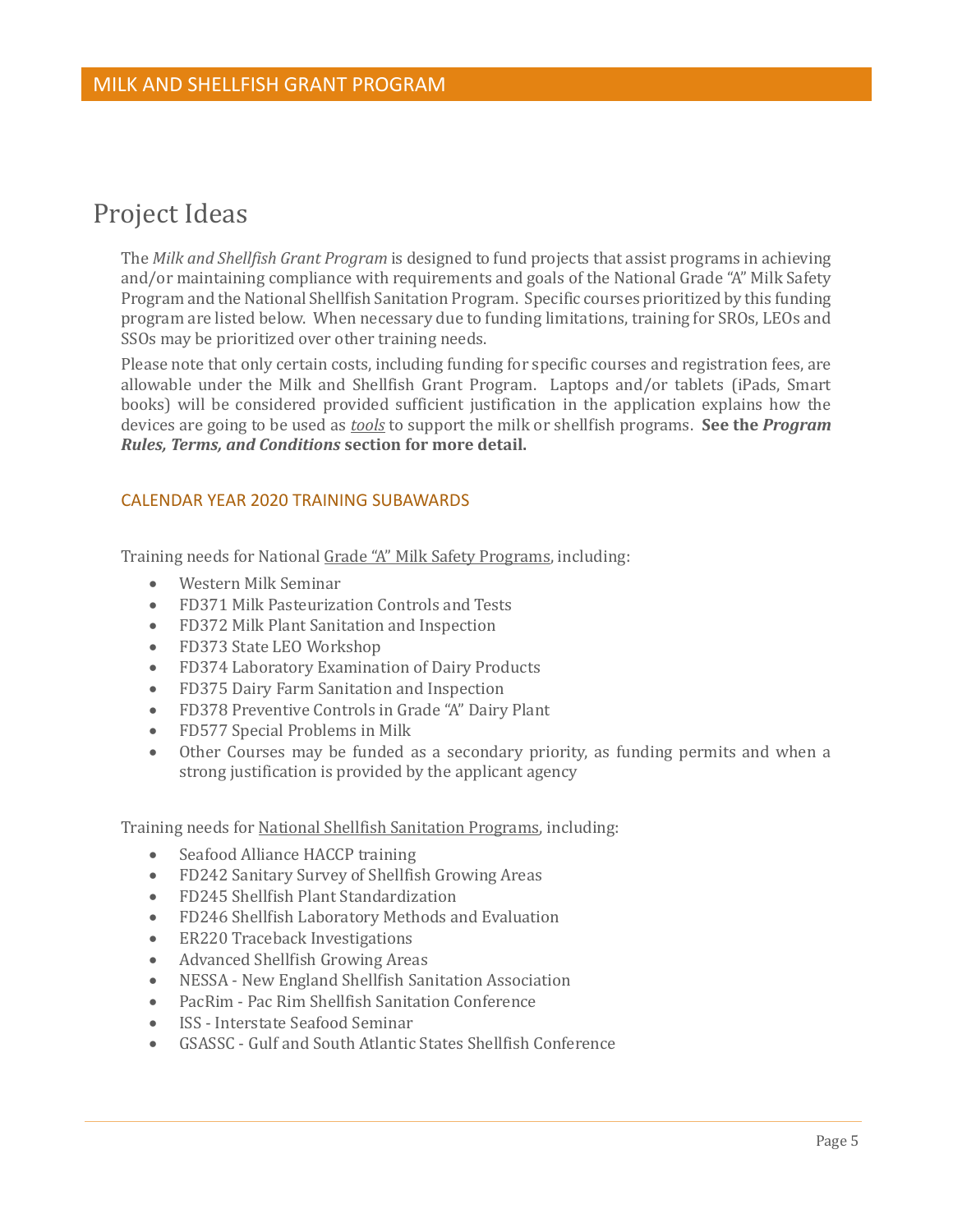• Other Courses may be funded as a secondary priority, as funding permits and when a strong justification is provided by the applicant agency

#### <span id="page-8-0"></span>CALENDAR YEAR 2020 EQUIPMENT SUBAWARDS

Equipment needs for the National Grade "A" Milk Safety Programs, including:

- Immersion circulators and heaters
- Salt timing testers
- Digital Scales
- LED lights, flashlights, light meters
- GPS devices
- Thermometers (field, infrared, data loggers, thermocouples, standardized, etc.)
- Digital cameras (Go-Pro style, telescoping hand-held mounts, light kits, borescope, etc.)
- Lab supplies and equipment
- Specific use field computers, tablets, digital and/or mobile printers
- Personal Protective Equipment (PPE) (including biosecurity suits and supplies; safety harnesses, bump caps, reflective vest, lock out/tag out equipment; etc.)
- Lab coats, field boots, rubber boots
- Sample dippers/sampling equipment/ice chests/coolers for samples
- Field kits (pH strips, etc.)
- Additional needs identified by a program

Equipment needs for the National Shellfish Sanitation Programs, including:

- Optical equipment (range finders, scopes, binoculars, night vision optics, etc.)
- LED lights, flashlights, light meters
- Drones \*
- Portable projector / screens
- Marine waterways equipment, including GPS and sonar
- Boat parts
- Thermometers (field, infrared, data loggers, thermocouples, standardized, etc.)
- Digital cameras (Go-Pro style, telescoping hand-held mounts, light kits, etc.)
- Lab supplies and equipment
- Handheld conductivity instruments
- Rain gauges, toxin test kits, shellfish area closure signs, plankton nets, etc.
- Specific use field computers, tablets, digital and/or mobile printers
- Personal Protective Equipment (PPE)
- Lab coats, field boots, rubber boots
- Additional needs identified by a program

*\* For applications that request to purchase a drone, proof that the agency has obtained the proper authority to operate the drone will be requested prior to approval. See Allowable Costs section of this guidance for additional details.*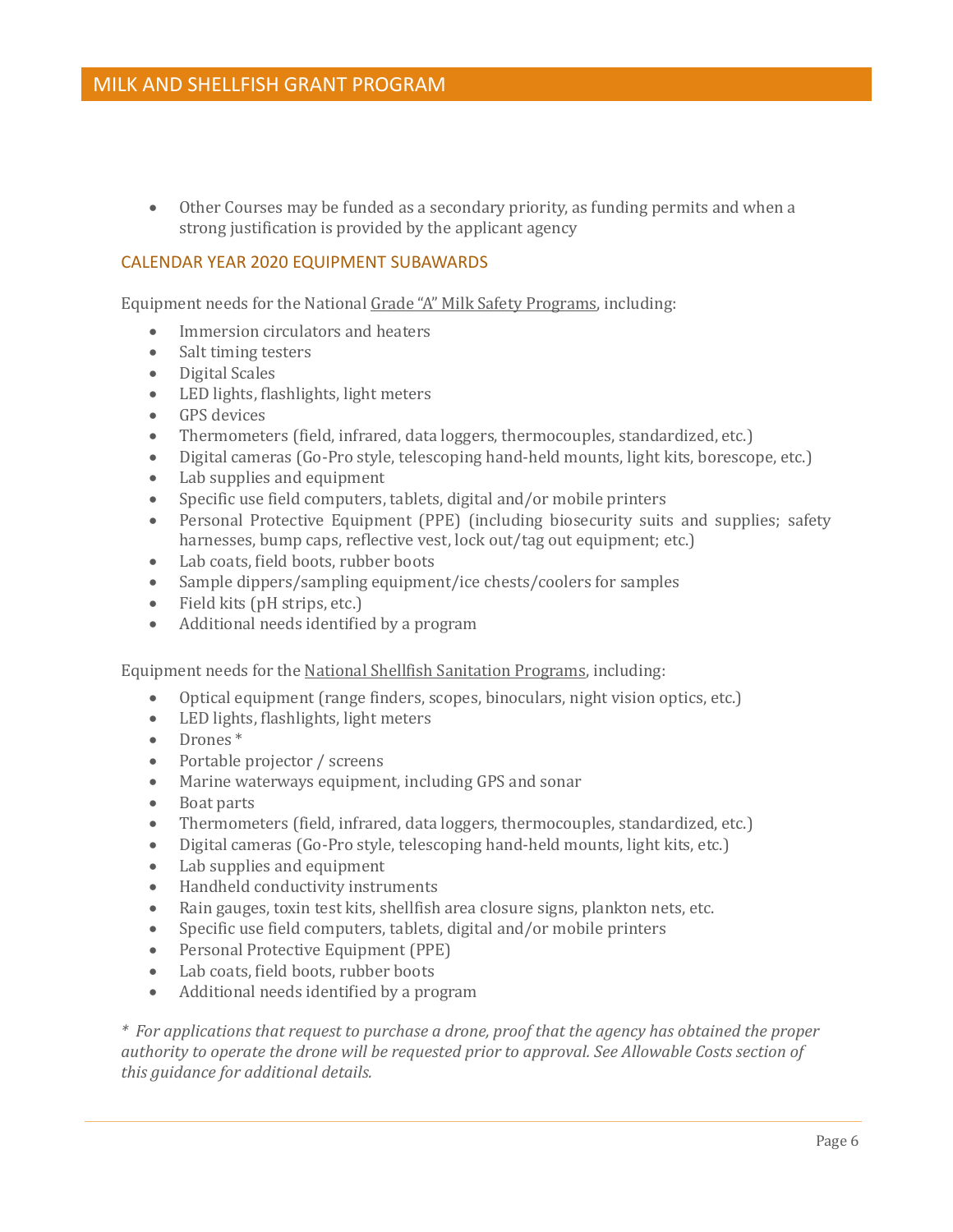## <span id="page-9-0"></span>Program Rules, Terms, and Conditions

#### <span id="page-9-1"></span>ALLOWABLE COSTS

Allowable costs include training costs, travel costs, registration fees (except for FDA courses), equipment and supplies (including purchase/rental/maintenance/shipping), contractual fees, audiovisual materials, boat parts, and purchase and/or development of information technology (equipment/software/support).

Indirect costs are permissible with a signed and current federal cost rate agreement, or at the de minimis rate of 10%. (Additional guidance on the de minimis rate can be found at: [https://www.ecfr.gov/cgi-bin/text-](https://www.ecfr.gov/cgi-bin/text-idx?SID=5a32387e087a2cd0368f361f5afb9ec6&mc=true&node=se2.1.200_1414&rgn=div8)

[idx?SID=5a32387e087a2cd0368f361f5afb9ec6&mc=true&node=se2.1.200\\_1414&rgn=div8.](https://www.ecfr.gov/cgi-bin/text-idx?SID=5a32387e087a2cd0368f361f5afb9ec6&mc=true&node=se2.1.200_1414&rgn=div8))

For all agencies that request funding for the equipment purchase of a drone, the agency will need to have their drone operators certified with an operational SOPs submitted to FAA (e.g. line-ofsight, night operations, etc.). Before an award is made, the agency will need to provide a copy of their FAA-required documents and a statement-of-affirmation that they are in compliance with all of FAA's guidance for drone operations including line-of-sight. *For information on operating a drone as a Public Safety or Government user, visit: [https://www.faa.gov/uas/public\\_safety\\_gov/](https://www.faa.gov/uas/public_safety_gov/)*

#### <span id="page-9-2"></span>NON-ALLOWABLE COSTS

Certain expenses and costs are not allowable under the *Milk and Shellfish Grant Program*. Please note the following restrictions:

- Vehicles: Costs associated with the procurement of vehicles, vehicle parts/service, and boats (except for boat parts) are not allowed.
- Construction: Costs for construction and/or remodeling of physical structures are not allowed.
- Food: Expenses for food, snacks, meals, and catering (other than per diem for travelers) are not permitted for any subaward.
- Personnel: Personnel costs associated with training are not permitted. This includes employee salaries, fringe benefits, overtime, travel time, and time spent taking online courses.
- Promotional items and costs are generally prohibited, unless they provide a direct food safety benefit. Examples of prohibited items: gift bags, logo items (pens, notepads, shirts, hats), gift cards, etc.
- Purchasing of equipment and supplies for industry is generally prohibited.
- Liability insurance, maintenance/service agreements, etc.
- Other Agreements, Grants, & Funding Sources: Any expenses reimbursed under other cooperative agreements, grants, contracts, and/or other funding mechanisms (including NCIMS and ISSC conference costs) must remain distinct and separate from any subaward of the Milk and Shellfish Grant Program.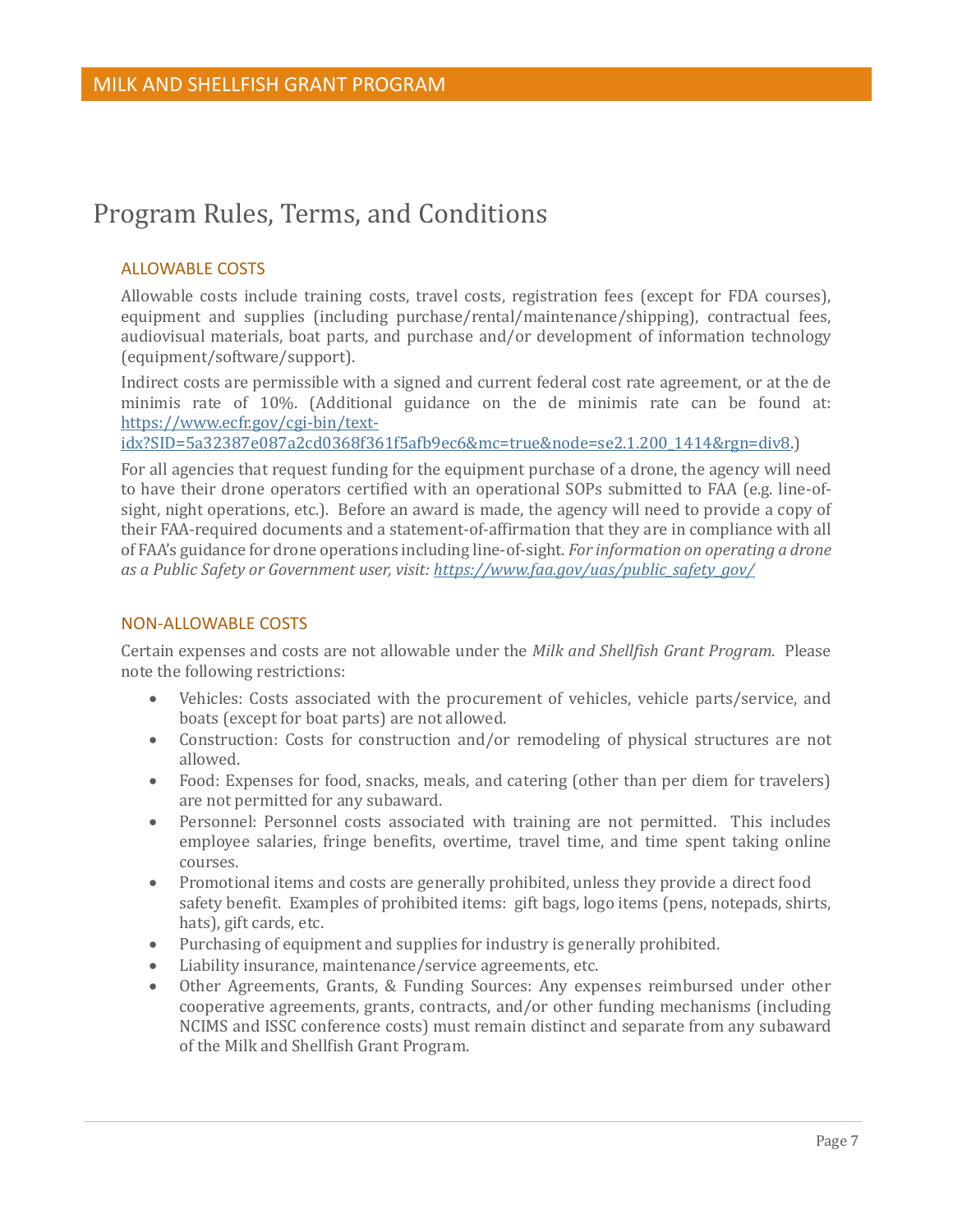- Membership fees for local, regional, or national organizations, even if such membership fees reduce the cost of training and/or conference fees, may not be paid with grant funds.
- Since there are no registration fees for FDA courses (FD245, FD371, etc.), registration costs for these courses cannot be paid with funds from this grant program.
- Insufficient Justification: Other costs may not be funded upon reviewer evaluation. All costs should clearly support Project Outcomes, with sufficient justification provided.

#### <span id="page-10-0"></span>PROGRAM RULES AND REQUIREMENTS

The following rules and requirements apply to subawards administered under the *Milk and Shellfish Grant Program:*

- 1. Funding is available for state and territorial (Puerto Rico) National Grade "A" Milk Safety Programs and State National Shellfish Sanitation Programs and can be used for 2020 Calendar Year training and equipment needs.
- 2. Any travel costs associated with this grant program should adhere to the following general guidelines (feel free to contact the Milk and Shellfish Grants Management Team with specific travel-related questions not covered below):
	- a. Receipts are required for all travel expenses except meals, which will be reimbursed on a federal per diem basis. The General Services Agency (GSA) Meals and Incidental Expenses (M&IE) breakdown may be accessed at [http://www.gsa.gov/portal/content/101518.](http://www.gsa.gov/portal/content/101518)
	- b. Hotels will be reimbursed at actual room cost plus any applicable taxes during dates of travel and should be booked at the most economical rate practical. Incidental lodging expenses (internet, etc.) beyond room, parking and tax will not be reimbursed.
	- c. The prevailing federal per diem rate for the destination will be allowed for meals and incidentals. On travel days (first and last days), in most cases 75% of the federal per diem rate will be reimbursed. Per diem for meals which are provided at no cost to the participant as part of the program cannot be reimbursed.
	- d. Air travel is to be taken by the most economical fare available. Advance purchase is required. First or business class, "economy plus"-type, or any other upgraded air travel is not authorized. Baggage fees may be reimbursed with a receipt.
	- e. Reimbursement for use of a private automobile shall be at the prevailing federal rate, reimbursed for mapped mileage to and from the venue, and shall not exceed the cost of advance purchase air travel to the destination.
- *3.* Each Milk or Shellfish program may apply for funding for one (1) project in each of the two (2) project categories, for a maximum of two (2) applications per program for the Calendar Year 2020 funding cycle. If more than two (2) milk or shellfish applications are made by a single program, only the first application in each of the project categories will be evaluated. *For 2020 Calendar Year Awards, there will be separate application periods for training (Fall 2019) and equipment (Spring 2020) awards.*
- 4. Programs should coordinate internally to ensure they do not exceed the maximum number of applications of two (2) per grant cycle. Applications from a single program may be made by a single Point of Contact (POC), or multiple POCs.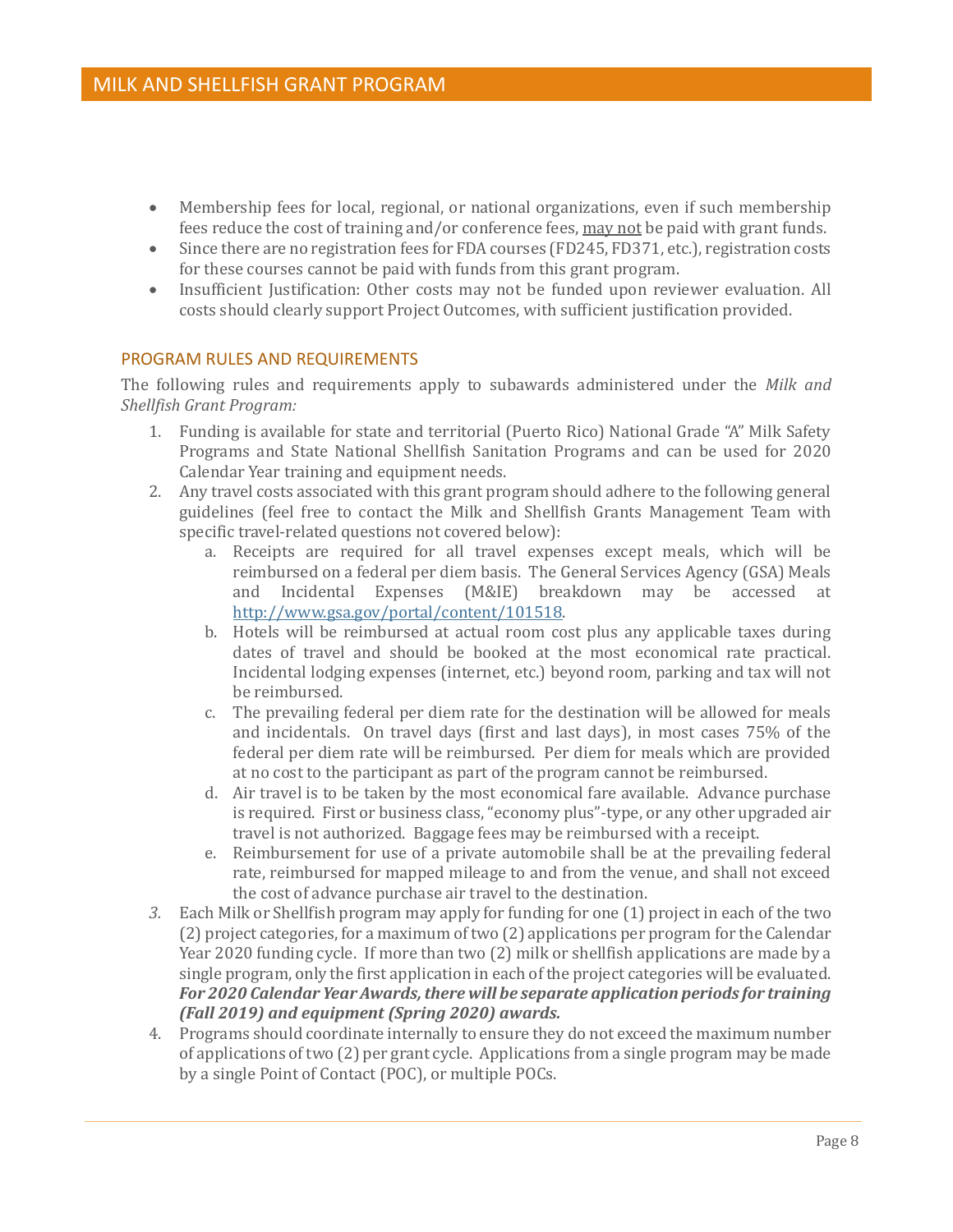- 5. For equipment purchases of single items that cost more than \$5,000 and with a useful life of more than one year, acquisitions must be made in accordance with 2 CFR 200, which has requirements for purchasing (2 CFR 200.317-320) and for record-keeping, management, and disposition (2 CFR 200.313).
- 6. For reasons of security and functionality, programs are required to complete all grant applications online using a modern, up-to-date browser. We recommend Google Chrome or an of the other browsers available for download at [http://afdo.org/msgrants/browsers.](http://afdo.org/msgrants/browsers)
- 7. When completing the online application, any character count restrictions include spaces.
- 8. All required fields in each application (including Point of Contact, Authorizing Official, organization, budget, budget justification, and all proposal information) must be clear and complete.
- 9. All grant applications must be submitted through the online portal, [https://msgrants.fluxx.io,](https://msgrants.fluxx.io/) by the relevant Submission Deadlines listed in the *Grant Program Overview*.

#### <span id="page-11-0"></span>TERMS AND CONDITIONS

By applying for this funding opportunity, your agency has made an assurance that it will comply with all applicable Federal statutes and regulations in effect during the grant period, including applicable parts of 45 CFR Parts 74 and 92. Subawards will be based upon the submitted and approved project applications, and are subject to the following conditions:

- Award decisions are made by the FDA Project Officer for the FDA Cooperative Agreement that funds this program.
- The grantee must complete the full scope of work and all tasks outlined in the approved grant application by the Project End Date entered on the grant application, unless a written exception is granted by the AFDO Milk and Shellfish Grants Management Team (717) 814-9873 or [msgrants@afdo.org\)](mailto:msgrants@afdo.org).
- Any changes to the scope, tasks, deliverables, or expenses of this project must be approved in advance and in writing by AFDO prior to work being modified or completed.
- A Reimbursement Request and culminating Final Report must be submitted through the online grant portal no more than 45 days after the Project End Date. As part of the Reimbursement Request, the grantee must provide a full accounting of all expenditures made with funds from this grant award, accompanied by the documentation specified in the Reporting Requirements section of this document.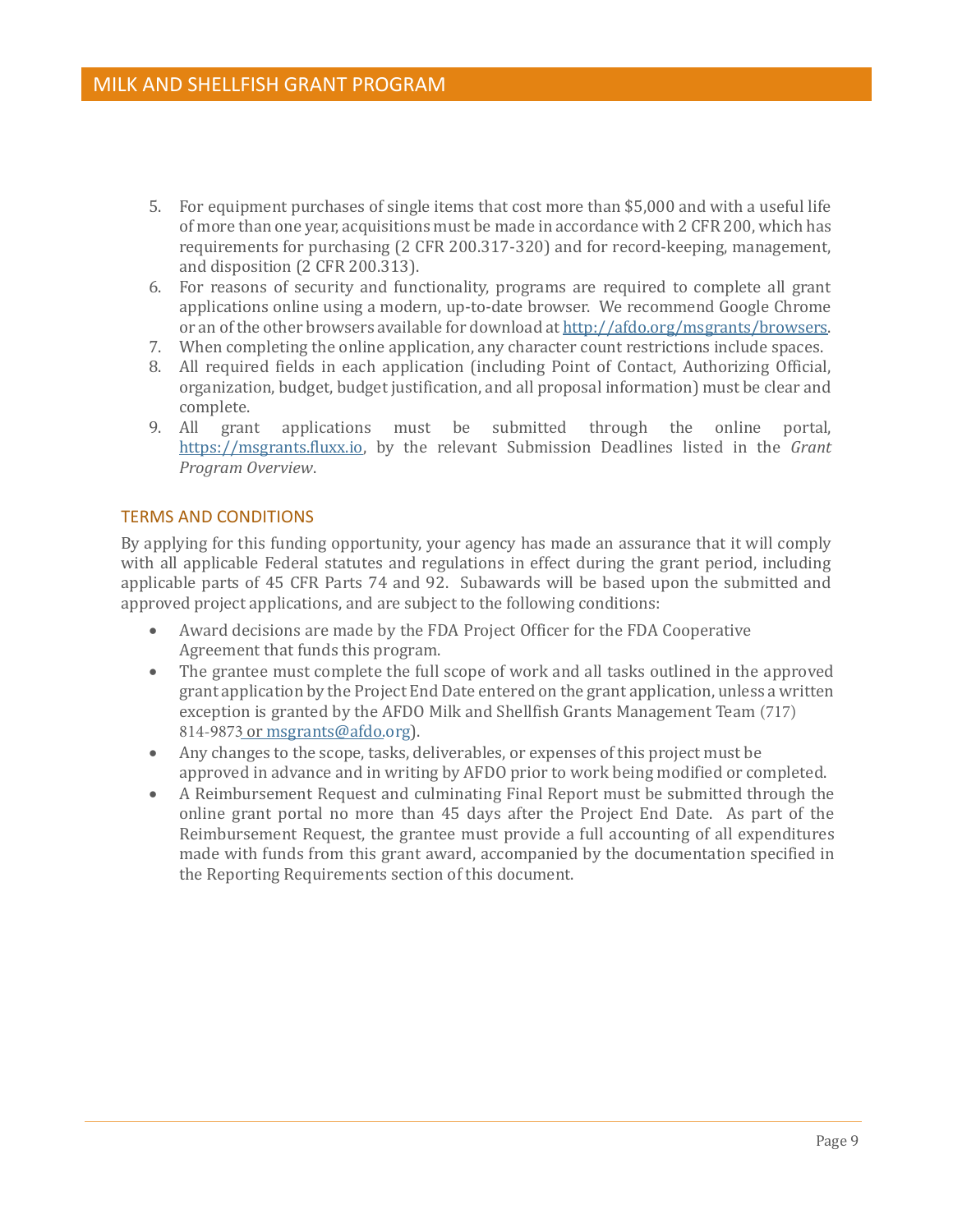## <span id="page-12-0"></span>Proposal Scoring

- 1. Applicants will receive an automated email notification upon the successful submittal of their application.
- 2. Applications received by applicable deadlines will undergo an administrative review.
	- Applications out-of-compliance with the Program Rules and Requirements will not be funded.
	- For applications requiring minor administrative clarification, applicants will be notified and given the opportunity to provide clarifying information within five (5) business days after the notification.
	- Applications that pass the administrative review will move to a final review by FDA.
- 3. Equipment proposals may also be peer-reviewed as follows:
	- Milk submissions may be scored by up to two reviewers, one from FDA and one from NCIMS, following the scoring outline described below.
	- Shellfish submissions may be scored by up to two reviewers, one from FDA and one from ISSC, following the scoring outline described below.
- 4. When peer review is used, applications will be scored using the following outline (these are the scoring instructions that equipment reviewers will follow):
	- Scoring Section 1: Review the Project Description entry and provide a score of 0-5 regarding the appropriateness and completeness of the listed information.
	- Scoring Section 2: Review the Program Objectives entry and provide a score of 0- 5 regarding the appropriateness and completeness of the listed information.
	- Scoring Section 3: Review the Program Outcomes entry and provide a score of 0-5 regarding the appropriateness and completeness of the listed information.
	- Scoring Section 4: Review the Additional Information entry and provide 0-2 bonus points for any applications that have a reason to be marked as higher priority for funding (this will be uncommon).
	- Scoring Section 5: Review the Budget and Budget Narrative entries and provide a score of 0-5 regarding the cost effectiveness of this project request.
	- Total Peer Review Score of 0-22 total points (Note that the funding allocations for the equipment and the training subawards are separate, and equipment subawards will not compete for funding with training subawards)
- 5. The FDA/NCIMS/ISSC Joint Advisory Groups have discretion when making award decisions and can approve changes to number of reviewers or reviews, funding amount, priority, project period, and other aspects of subawards to ensure this funding program meets the FDA's intended goals. Final Award decisions are made by the FDA Project Officer for the FDA Cooperative Agreement that funds this program.
- 6. Applications not awarded will be notified via email.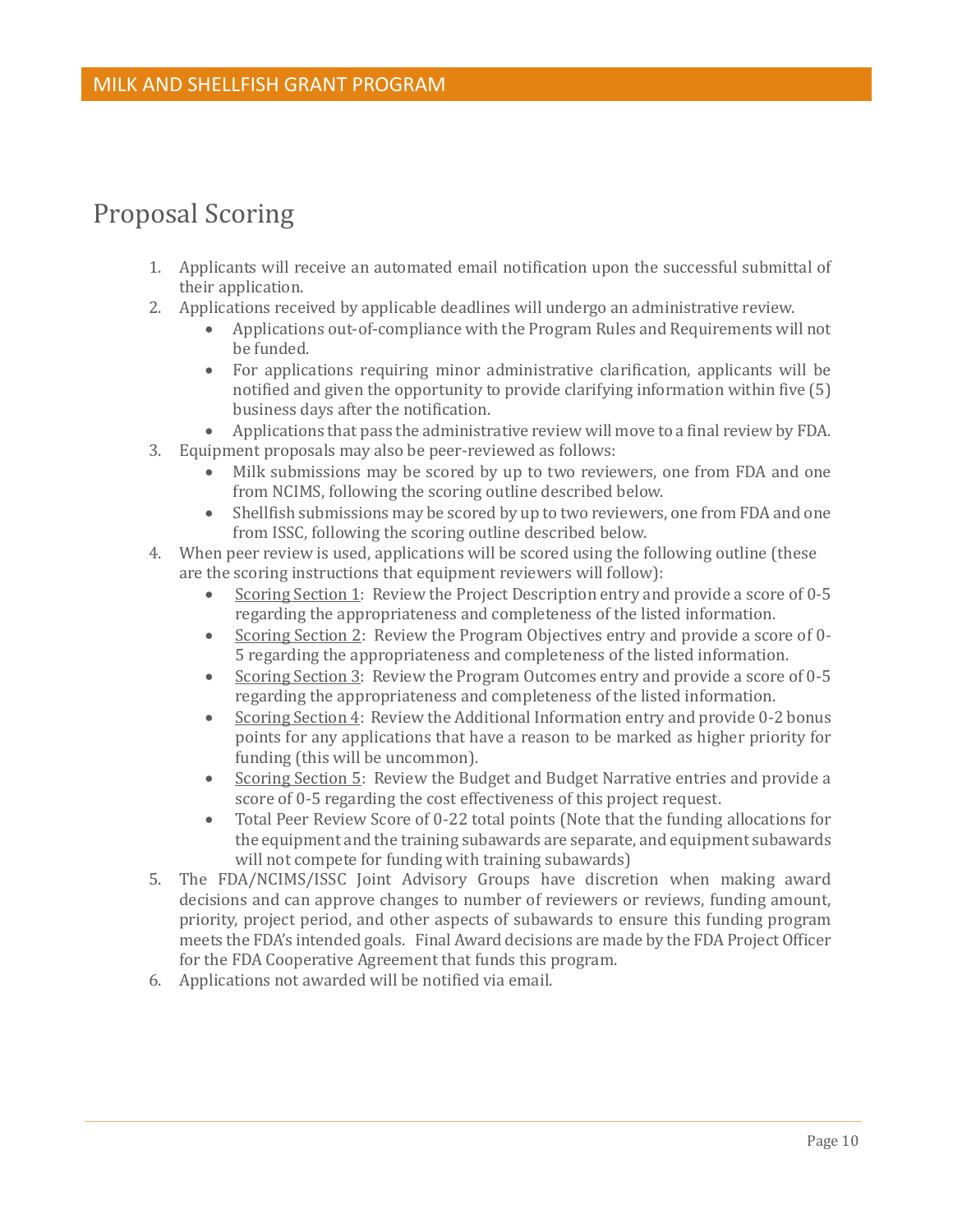## <span id="page-13-0"></span>Reporting Requirements

As with the application process, the online grants management system is used for project reporting and is aimed at minimizing the grantee's time burden. Grantees must submit their reports through the online grant management portal at [https://msgrants.fluxx.io.](https://msgrants.fluxx.io/) Funds are generally awarded on a reimbursement basis after each Reimbursement Request is submitted and approved, but exceptions may be made based on the nature and duration of the project or the needs of the Program (determined on a case-by-case basis). *Note: A reimbursement check will be made payable to the organization; it cannot be made payable to any individual*.

Changes to the project budget that exceed 10% of the total grant amount must be requested in advance of your final report submission, via email to [msgrants@afdo.org.](mailto:msgrants@afdo.org) Amended budget line items should be approved before expenditures are incurred, and requested changes are not approved until you receive confirmation via email regarding your requested changes*. Note: If you are ready to submit your Reimbursement Request but have not yet requested and received approval for budget changes that exceed 10% of the total grant amount, please submit your change request and wait for your approval before submitting your Reimbursement Request.*

#### <span id="page-13-1"></span>REIMBURSEMENT AND REPORTING REQUIREMENTS – ANNUAL TRAINING NEEDS SUBAWARDS

A **Milk and Shellfish Reimbursement Request** is required whenever you are seeking reimbursement for one or more completed courses, seminars, and/or meetings. Because your subaward is intended to meet all your Calendar Year 2020 training needs, more than one Milk and Shellfish Reimbursement Request can be submitted during the year.

Once all project objectives have been completed and costs have been reimbursed (upon successful submission of one or more Reimbursement Requests), a **Final Report** to close out your 2020 Milk and Shellfish Training Needs Subaward is due no later than 45 days after the end of the project period listed in your application.

#### <span id="page-13-2"></span>FINAL REPORT REQUIREMENTS – EQUIPMENT SUBAWARDS

A **Final Report** is required for all Equipment Subawards and should document the completion of all project deliverables. The Final Report is due 45 days after the end of the project period listed in your application.

Please visit<http://afdo.org/msgrants> for complete Reimbursement and Reporting Instructions.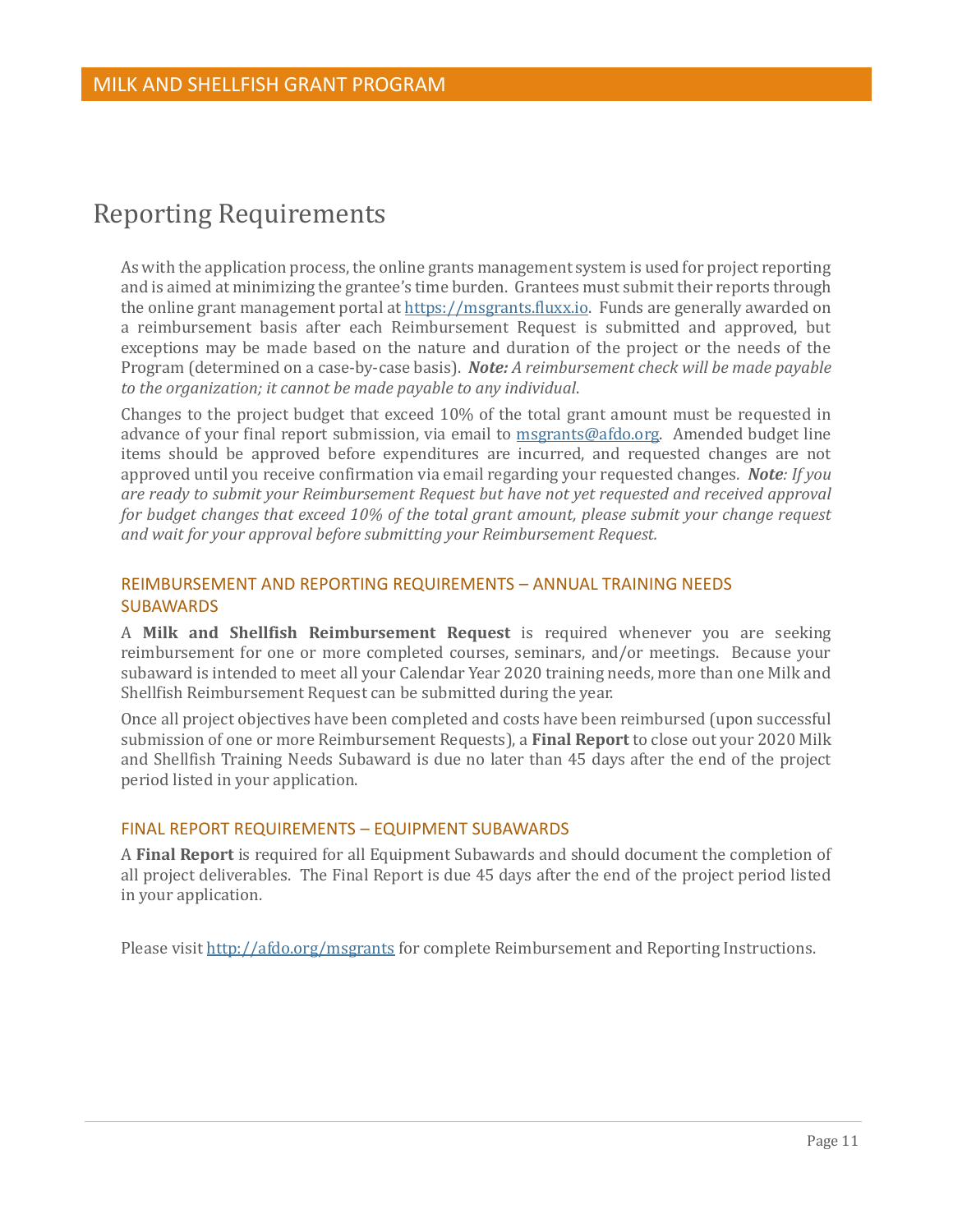## <span id="page-14-0"></span>How to Apply for Funding

- 1. Carefully review the details of this Grant Guidance document.
- 2. Gather all required information necessary to complete your application(s).
- 3. Ensure your computer meets the minimum browser requirements to ensure security and functionality with the system. We recommend Google Chrome or any of the other up-todate browsers listed at [http://afdo.org/msgrants/browsers.](http://afdo.org/msgrants/browsers)
- 4. Complete an online application using the grants management portal at [https://msgrants.fluxx.io](https://msgrants.fluxx.io/) for each project for which your program chooses to apply. A single program can apply for a maximum of two (2) applications, with not more than one (1) application in each of the two project categories (Annual Training Needs and Equipment).
- 5. Submit training applications (one per regulatory program) by the October 30, 2019 7:59 PM ET deadline, and wait for funding determination (approximately 6 weeks after the grant program deadline). Likewise, submit equipment applications (one per regulatory program) by April 29, 2020 7:59 PM ET deadline, and wait for funding determination (approximately 6 weeks after the grant program deadline).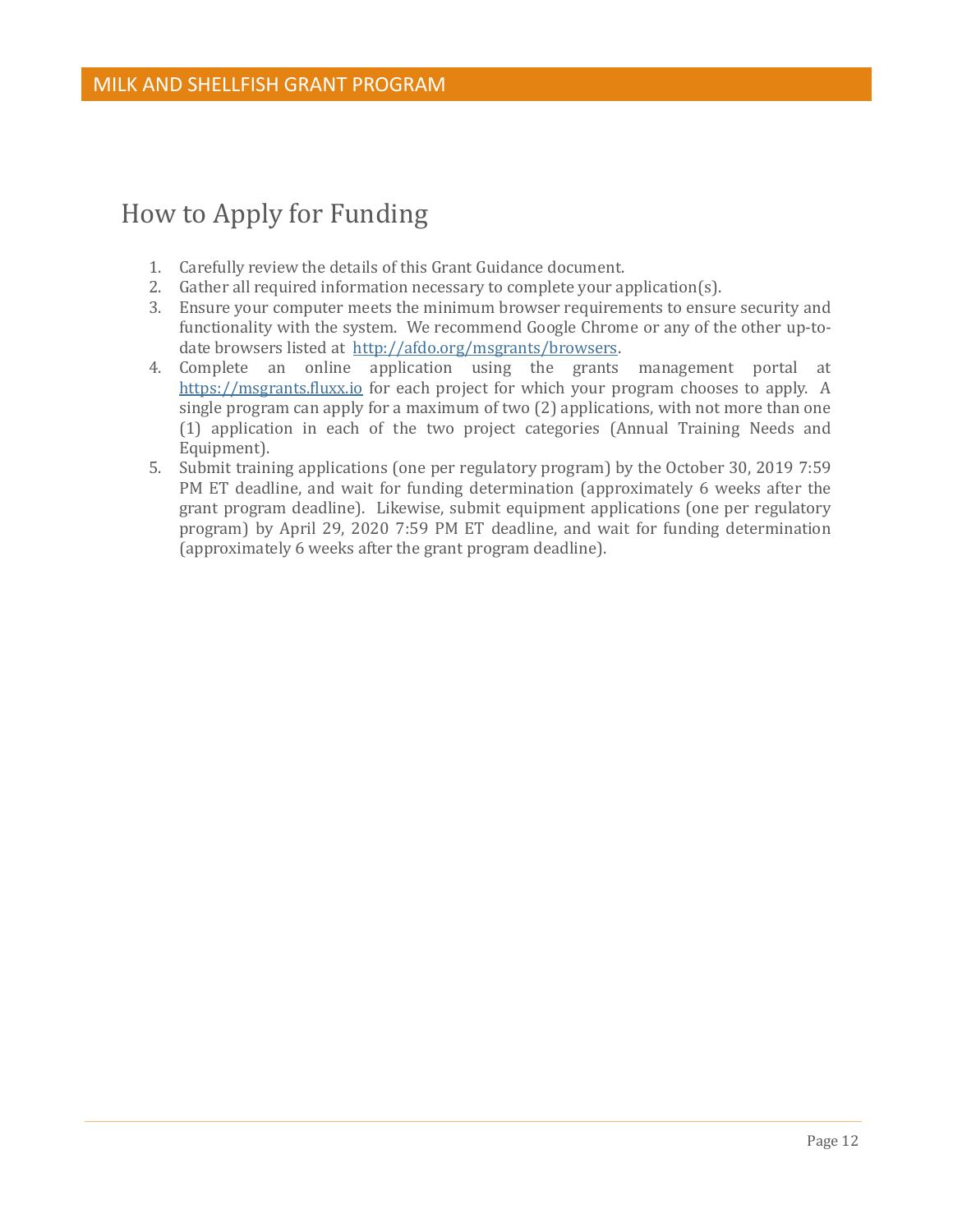## <span id="page-15-0"></span>Step-by-Step Application Guidance

#### <span id="page-15-1"></span>BEST PRACTICES

The following are a few best practices:

- Many applicants find it helpful to gather the required information into a single word processing document, and then later cut and paste that information into the grant portal. This can prevent the loss of work-time caused by Internet connection issues.
- Once you begin to type (or copy and paste) information into the portal, be sure to periodically hit the green "**Save**" button at the top of the screen. After clicking the "Save" button, you can log in and out of the system as often as needed without losing your information. Saved applications may be viewed by clicking "Draft Applications" under the "Applications" heading in the menu on the left panel of your dashboard.
- Your application cannot be submitted until you complete all required fields. Once you have completed all required fields, a "**Submit**" button will appear at the bottom of the screen. Do not click the "Submit" button until your application is complete. If you inadvertently hit "Submit" before your application is complete, contact the Milk and Shellfish Grants Management Team before the application submittal deadline and your application can be moved back to the "Draft" state so that further edits can be made.

#### <span id="page-15-2"></span>STEP 1 – ELIGIBILITY QUESTIONAIRE

From [http://msgrants.fluxx.io,](http://msgrants.fluxx.io/) select the button "New User Registration" and take the Eligibility Questionnaire (users with an existing username in the Milk and Shellfish Grant Portal can skip to STEP 4 – APPLY FOR A GRANT).

#### <span id="page-15-3"></span>STEP 2 – ACCOUNT REGISTRATION

Register as a Point of Contact for your program through the Milk and Shellfish grant portal. This step only appears if the answer to the Eligibility Quiz in Step 1 is answered as "Yes."

#### <span id="page-15-4"></span>STEP 3 – RECEIVE YOUR USERNAME AND PASSWORD

Within 2 business days of registration (but normally sooner, often within 30 minutes) you will receive an email with your username and a password. This email will come to the POC email address you entered during registration. Once you receive these credentials, you may log into the Milk and Shellfish grants management portal and begin working on your application(s). Be sure to save your username and password, as these credentials may be used after you submit to check the status of your application(s). IN RARE CASES, SOME EMAILS ARE FILTERED OUT OR SENT TO SPAM FOLDERS. IF YOU DO NOT RECEIVE AN EMAIL WITH YOUR USERNAME AND PASSWORD WITHIN TWO (2) DAYS OF REGISTRATION, PLEASE CONTACT THE MILK AND SHELLFISH GRANTS MANAGEMENT TEAM.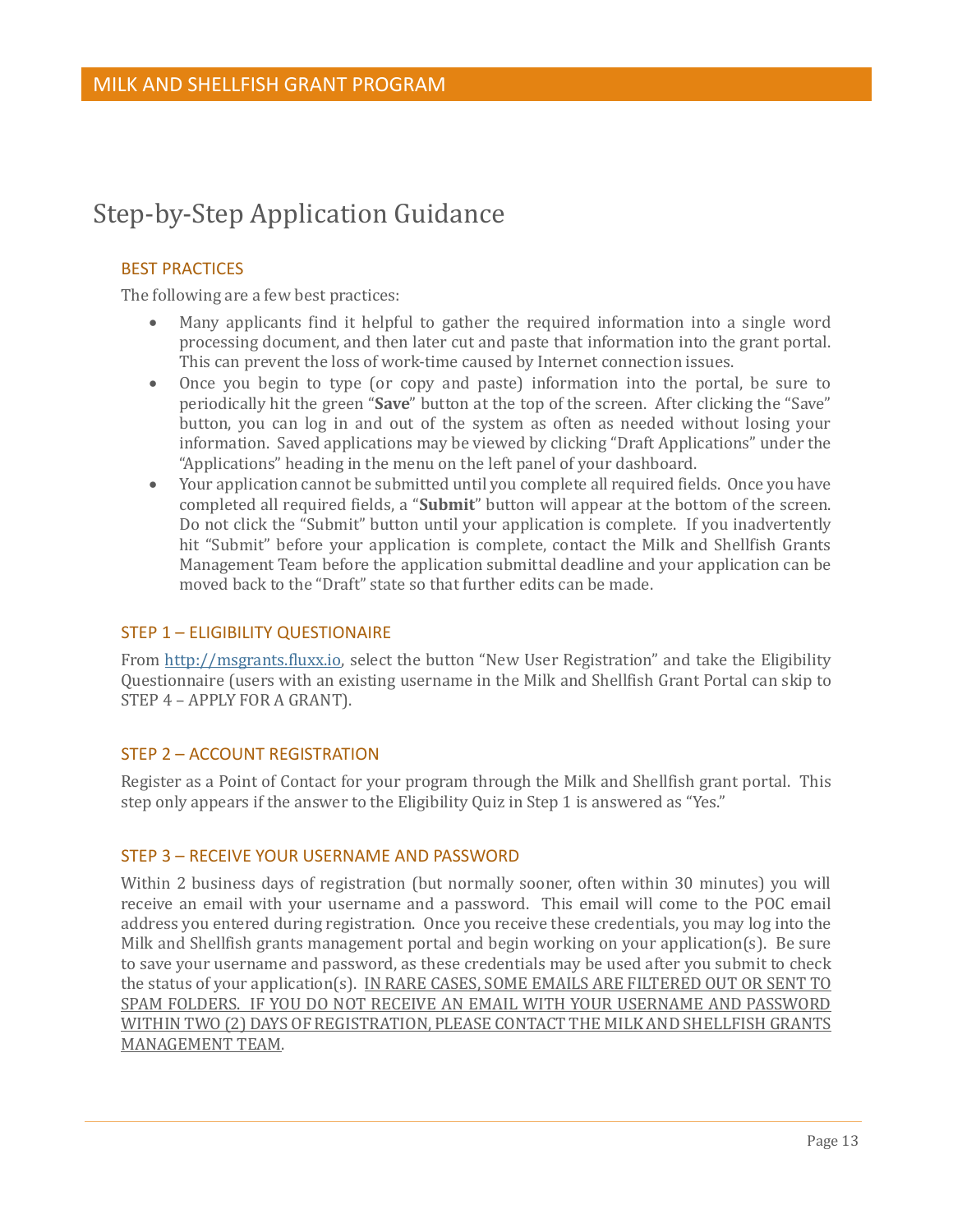#### <span id="page-16-0"></span>STEP 4 – APPLY FOR A GRANT

Complete your grant application(s) by using your username and password to log into the Milk and Shellfish Grant Portal at [https://msgrants.fluxx.io.](https://msgrants.fluxx.io/) A single point of contact from a Program may apply for up to two (2) grants (one in each category – Annual Training Needs and Equipment). Multiple POCs from a single Program may register and apply for grants through this program, but they should coordinate to ensure they do not apply for more than one (1) grant in each category, and no more than two (2) grants in total for the current grant cycle. If more than two (2) applications are made by a single Program, only the first application in each of the project categories will be evaluated.

Once you log into your user dashboard, click "Apply Now" and select one of the following four categories to begin the application:

- GRADE "A" MILK SAFETY ANNUAL TRAINING NEEDS (Fall 2019)
- SHELLFISH SANITATION ANNUAL TRAINING NEEDS (Fall 2019)
- GRADE "A" MILK EQUIPMENT (Spring 2020)
- SHELLFISH SANITATION EQUIPMENT (Spring 2020)

After selecting a grant category, you may begin entering all required information. For certain sections, the required information varies depending on the selected category.

#### <span id="page-16-1"></span>STEP 5 – SAVE AND SUBMIT

Once you have entered all the required information in Steps 3 and 4, carefully review the information you have entered. Click the blue "**Save**" button at the bottom right corner of your screen (we recommend that you save often during the application process to ensure your work is captured). **Note:** Saved applications may be viewed by clicking "Draft Applications" under the "Applications" heading in the menu on the left panel of your dashboard.

Your application cannot be submitted until you complete all required fields. To make changes to a saved application, click the "**Edit**" button at the top right corner of your screen.

Before the grant program deadline, once you have reviewed your application and are confident the information entered into all fields is correct, clear, and complete, click the green "**Submit**" button in the bottom right corner of your screen to submit your application. A "Note for Submit" box will appear, but it is not required to enter any notes. Click "**OK.**"

Before leaving the Application Portal, allow your screen to refresh (you may have to click on one or more "Update Available" pop-ups), and assure your application moves from the "Draft Applications" section of the Portal to the "Submitted for Review" section. You should also receive a system generated email confirming the submittal of each application, shortly after it is submitted (if you do not receive a confirming email, please check your email SPAM folder).

If you do not receive confirmation of your submission, please contact the Milk and Shellfish Grants Management Team at (717) 814-9873 or [msgrants@afdo.org,](mailto:msgrants@afdo.org) before the end date of the open application period.